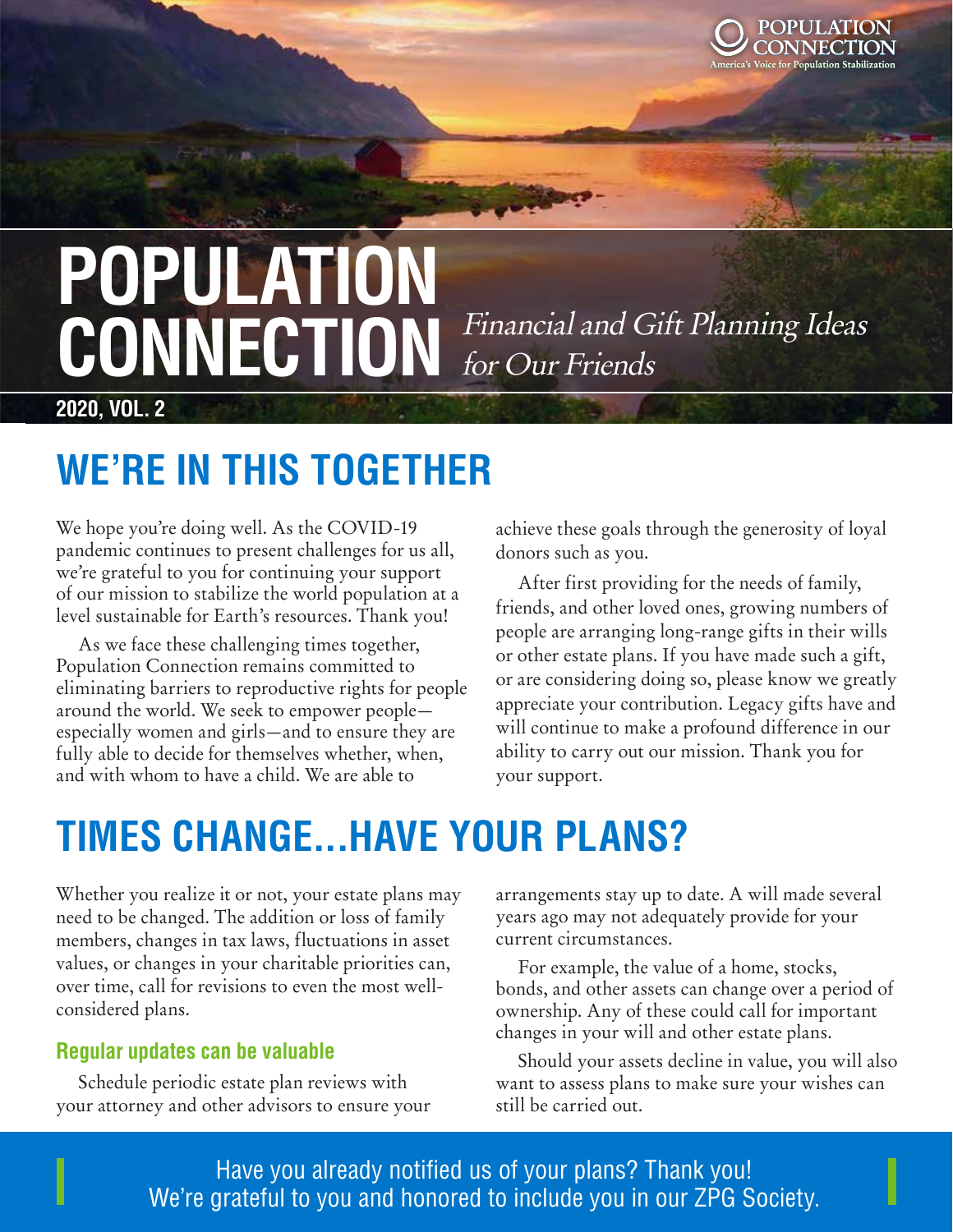### **MAKE AN IMPACT**

Charitable giving is often about making a difference and helping others. Because of you, Population Connection can continue our vital mission well into the future. Here are some ideas to consider if you would like to increase your charitable giving this year:

#### **Giving real estate**

If you sell real estate you have owned for a number of years, you may be faced with a substantial capital gains tax, especially if the property is not your principal residence. By making an outright gift of such property to Population Connection, a double tax savings is possible. First, in most cases you will receive a charitable income tax deduction for the full current value of the property—not just the original purchase price. In addition, you will not owe any capital gains tax on the transfer because the property was donated rather than sold.

#### **Giving through your IRA**

Make tax-free gifts from your IRA. If you are age 70½ or older and would like to make a current gift to Population Connection, you can make a qualified charitable distribution (QCD) from an

IRA completely free of federal income tax (up to \$100,000 per person, per year; \$200,000 per couple with separate IRAs). Giving directly to Population Connection from your IRA won't increase your adjusted gross income (AGI), ensuring your Social Security income will not be subject to a higher level of taxation (see more about this on Page 4).

#### **Giving through your retirement plan**

Make Population Connection the beneficiary of your retirement plan. When you leave the balance of an IRA,  $401(k)$ , or  $403(b)$  to your heirs, they must carefully manage the account to avoid losing its tax-deferred status and potentially triggering large income taxes and possible penalties.

You can simplify matters for your loved ones by directing all or a portion of what remains in your retirement accounts to Population Connection and leave more tax-favored assets to your heirs. This gift will truly help to advance our shared goals.

For more information about naming Population Connection as the beneficiary of your retirement plan, or if we can answer any questions about the charitable aspects of your plans, please contact us.



While we find innovative ways to reduce human impacts on the environment, stabilizing global population remains one of the most powerful ways to ensure a sustainable future for us all.

### **SAMPLE BEQUEST LANGUAGE**

"After fulfilling all other provisions, I give, devise, and bequeath \_\_\_\_\_% of the remainder of my estate  $[or$  \$ $\rule{1em}{0.15mm}$  if a specific amount] to Population Connection [Tax ID # 94-1703155], a charitable corporation currently located at 2120 L Street NW, Suite 500, Washington, DC 20037."

If you do remember Population Connection in your estate plan, please let us know! We'll be happy to invite you to join the ranks of other forward-looking members in our ZPG Society.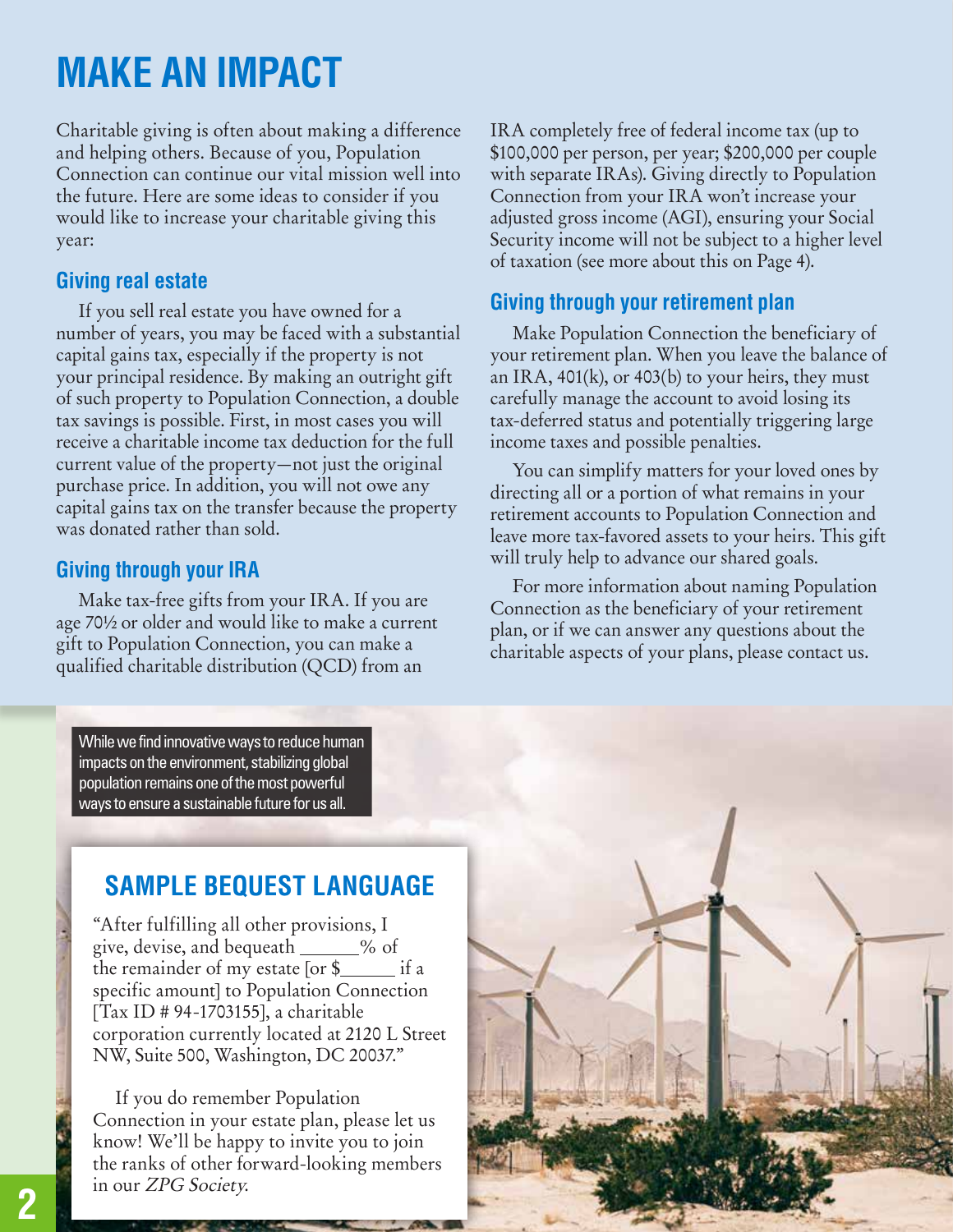## **HELPING POPULATION CONNECTION'S MISSION WHILE BOOSTING RETIREMENT SECURITY**

Jim Larson of Minnesota became an official member of Population Connection in 1986, but his involvement with our cause began much earlier. "From the very beginning," he said, "I remember reading 'The Population Bomb,' and I started getting into the issue and then there was Earth Day in 1970, and that was about when I joined Zero Population Growth."

Growing up, Jim's father worked for Gulf Oil and his family lived in Venezuela and Nigeria. "Even back then, Nigeria was Africa's most populous country. We lived in the densely populated capital city of Lagos, which has subsequently grown into Africa's largest megacity."

While living abroad, Jim's family enjoyed quite a bit of world travel. "Every year, we flew back to the U.S., to Fresno," he said. "One year, we visited about four countries in Central America, as well as Mexico, and when we moved to Nigeria, we traveled to the U.S. via Europe. We saw Rome, Athens, Paris, London. I'm glad I had the opportunity."

For high school, Jim attended a military boarding school in Roswell, NM. He went on to obtain his bachelor's degree in electrical engineering from Northwestern University and then served in the Navy. Afterwards, he attended The Ohio State University, where he obtained a master's degree in electrical engineering. When a job opened up in 1977 at an electric utility in Minneapolis, he moved there. After so many travels, that's where Jim settled.

Now retired, Jim likes to spend time contributing his knowledge to online forums, discussing energy and economics, statistics, job numbers, and more. He leads an active lifestyle, jogging along some of Minneapolis's parkland trails. He maintains an avid interest in astronomy and star-gazes most nights. "I've learned all the bright stars, and even if you can't make out the constellations due to light pollution, you can see the asterisms, or collections of the brightest stars that typically span multiple constellations. I've learned several of these asterisms, such as the Summer Triangle and the Winter Hexagon. I look out every night, even though twothirds of the time, it's cloudy."



Until recently, Jim also spent some of his time managing a raisin vineyard in Kerman, CA, near Fresno, which he inherited from his parents. Leasing the property to a farmer who cultivated and harvested the raisins, Jim received 20% of the crop proceeds each year, while the farmer received 80%. Even so, with property taxes and other expenses, and uncertain crop years, plus new and ever-expanding (but necessary) regulations on nitrates and ground water usage, Jim's vineyard became more of a headache to him as time went on.

He decided to contribute the vineyard to Population Connection in order to set up a deferred charitable gift annuity. Upon our receipt, we sold the vineyard and deposited the proceeds into a special fund dedicated solely to maintaining our annuity payment obligations.

The property appraised at a much higher value than he anticipated, allowing him to plan for annuity payments that were more than double what he earned after expenses from his share of the crop proceeds. In the meantime, Jim avoided the selling hassles and expenses; avoided significant capital gains taxes; received a sizeable tax deduction that could be carried forward over five additional years; and has begun receiving fixed annuity payments that will never change for the rest of his life.

While we will maintain the funds from Jim's property in this special dedicated account throughout his lifetime, upon his passing, we will invest the remainder of his generous gift back into our work—fueling our mission to stabilize global population. As Jim said, "I think overpopulation is an exacerbating factor in just about every problem we have in the world." We couldn't have stated it better ourselves, and we're glad to have Jim's generous support to tackle global population growth and help create a better, safer, less-crowded planet.